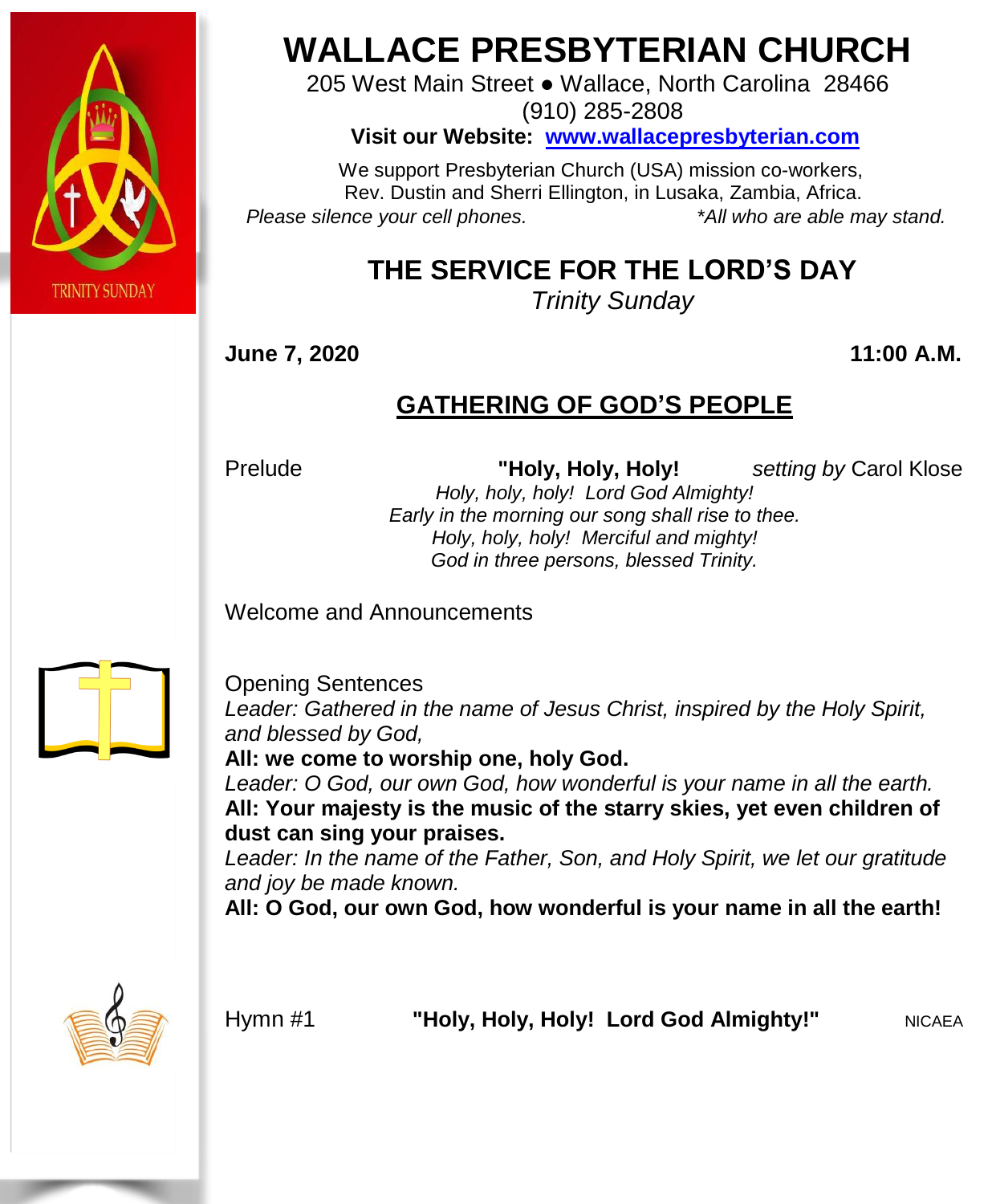Unison Prayer of Confession (inspired by Psalm 8) (written by Beth Merill Neel, and posted on **Hold Fast to What is Good)**



**Great God of all creation, who are we that you are mindful of us? You who set the stars in motion, who launched waves crashing against the shore, who knows the heights and depths of the world; Why do you bother with us? You count the hairs on our heads, and call us each by name. You give us your wisdom and you uphold us by your Spirit. You tend to us and care for us, and we do not understand why. We cannot grasp your love for us, O God, for it is unlike us to be that loving and forgiving. We become enmeshed by our own needs and wants and desires and we fail to see beyond anything but our own little circles. Turn us around, O God. Help us to see as you see, and to reach out as you reach out. Remind us once again of the sacredness of our ordinary, day-to-day lives. By your Spirit, teach us to live truly as beings little lower than angels. In your mercy, O God, forgive who we are and bless who we will be. Lord, hear our prayers . . .**

**(A time for silent prayers of confession . . .)**



*Leader: Friends, hear this great good news: God continually shows us another way.*

**All: God's mercy is as wide as the ocean. God's desire to forgive is as strong as the mighty wind.**

*Leader: So let our hearts receive the outpouring of God's love through the Holy Spirit.*

**All: In Jesus Christ, we are forgiven. Thanks be to God!**

Gloria Patri **Glory Be to the Father Glory be to the Father, and to the Son, and to the Holy Ghost; as it was in the beginning, is now, and ever shall be, world without end. Amen, amen.**

#### **PROCLAIMING GOD'S WORD**

Children's Sermon



Unison Prayer for Illumination

**Holy, Holy, Holy, Merciful, Eternal, and Mighty God, by your grace you have shown us who you are, One in Three, and Three in One. We glorify you as Trinity, even as we worship you in your Unity. Open our hearts to receive your Word to us today, that not only in our worship but in our lives we may serve and reflect your Triune Love all our days. Amen.**

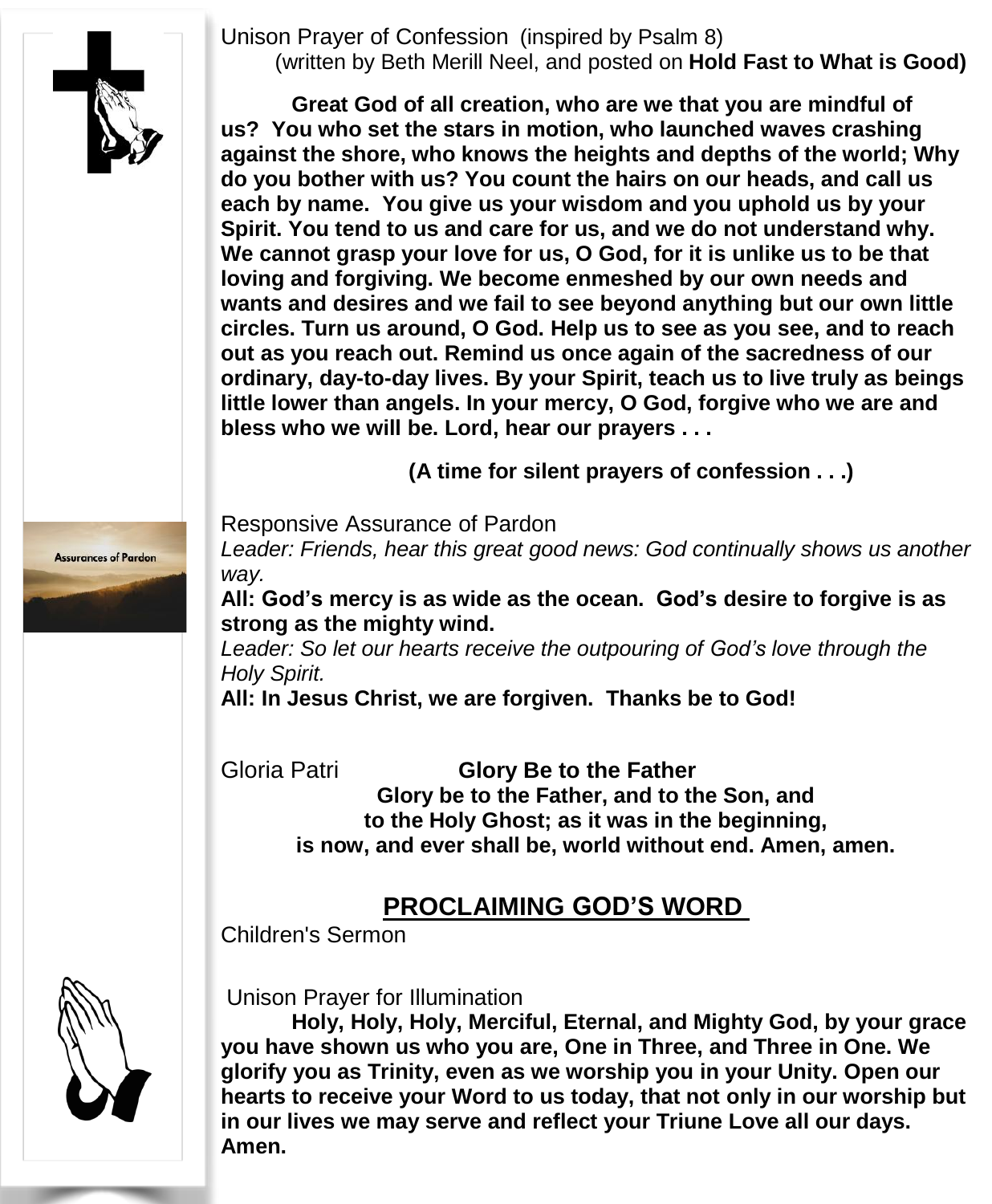



Hymn #716 **"God, Whose Giving Knows No Ending"** BEACH SPRING

Gospel Lesson: *Matthew 28:16-20*

Sermon **"Who God Is"** Dr. Philip K. Gladden

A Time for Silent Reflection

Pastoral Prayer with the Lord's Prayer



 **Our Father who art in heaven, hallowed be Thy name. Thy kingdom come, Thy will be done, on earth as it is in heaven. Give us this day our daily bread; and forgive us our debts, as we forgive our debtors; and lead us not into temptation, but deliver us from evil. For Thine is the kingdom and the power and the glory, forever. Amen.**

### **GIVING THANKS TO GOD**

Presentation of Tithes and Offerings



Offertory **"Nicaea"** *setting by* Joel Raney

*Holy, holy, holy! Lord God Almighty! All thy works shall praise thy name, in earth and sky and sea. Holy, holy, holy! Merciful and mighty! God in three persons, blessed Trinity!*



Doxology and Prayer of Dedication *Praise God from whom all blessings flow; Praise Him all creatures here below; Praise Him above ye heavenly host; Praise Father, Son, and Holy Ghost. Amen.*